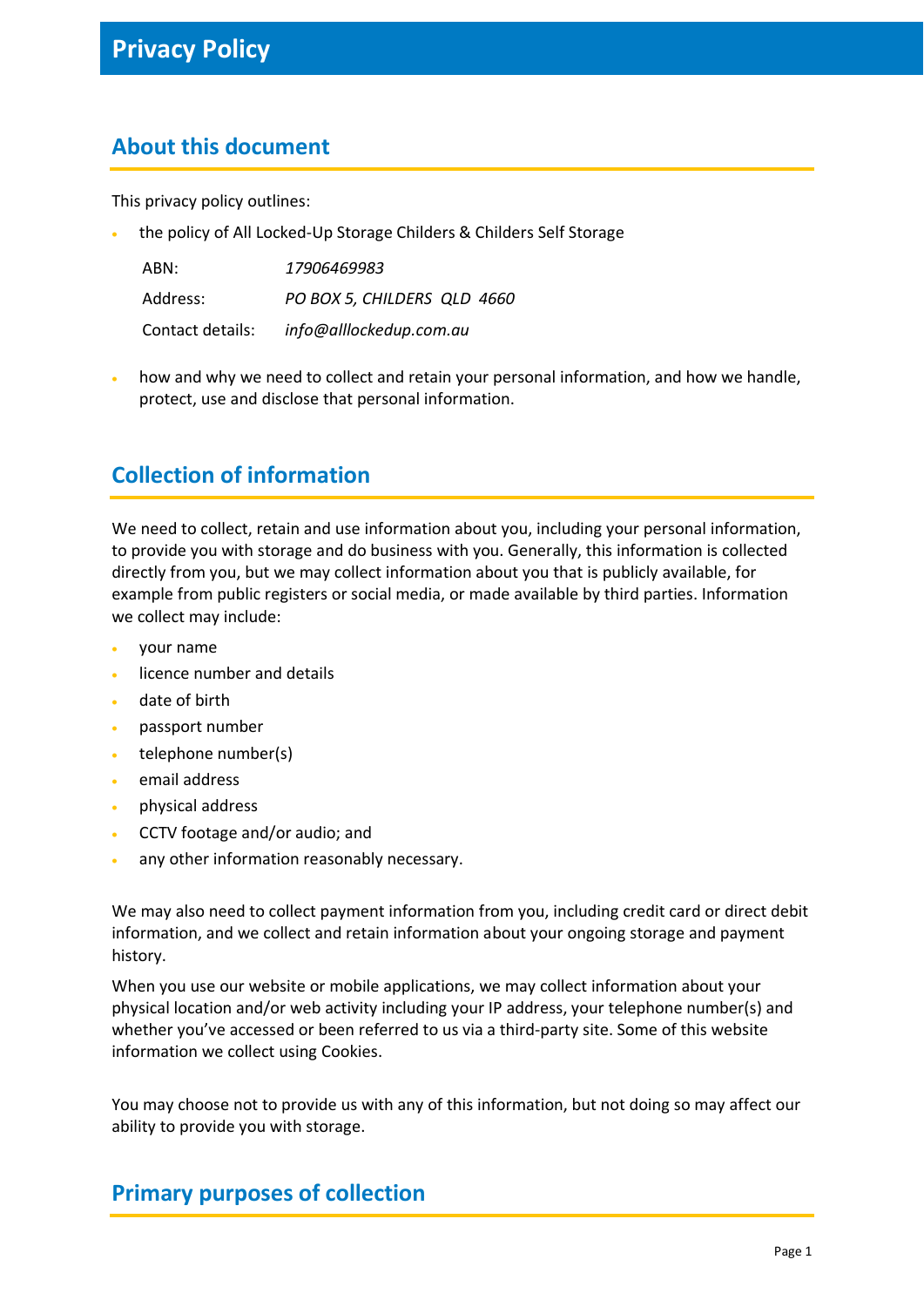## **Privacy Policy**

We need to collect information from you for a variety of purposes including to provide you with storage and do business with you. We also need to collect information from you to:

- ensure security of the facility and the goods and people within the facility
- establish your identity and assess your application for storage
- be able to contact you during the storage relationship
- provide you with information about your account, including billing and provision of notices
- provide you with information about our business and related entities, including promotions
- be able to answer questions from you about your account and our services
- manage our risk, including enabling us to undertake a search of the StorerCheck database, or any relevant credit history entity
- undertake appropriate searches, including a PPSR search, if your account goes into default
- cooperate with enquiries from government and law enforcement bodies and comply with our legal obligations
- enforce our agreement with you.

#### **Disclosure**

We may disclose any information we have about you including your personal information as is reasonably necessary or as is permitted by law, including but not limited to the following:

- our employees, including temporary workers or externally contracted staff
- service providers engaged by us, such as data storage, IT, software management, insurers and financial services
- third parties engaged to perform specific functions within our business, such as auctioneers, secondhand dealers, building contractors, and maintenance services
- government departments and agencies
- law enforcement agencies, including the police
- investigators
- any person who can demonstrate to our satisfaction a legal or equitable interest in the goods stored
- liquidators, administrators or other persons appointed to administer your financial affairs
- debt collection services
- your Alternate Contact Person (ACP)
- **StorerCheck**
- Storers or third parties who reasonably believe you have caused damage or injury to that Storer or third party
- agents for any of the above.

We may send your information overseas. Some of our service providers or other third parties, including data storage providers, may be located, operate or hold data outside of Australia. When information is sent or disclosed outside of Australia, we take reasonable efforts to ensure that appropriate data handling and security arrangements are in place.

We utilise service providers who are located in several countries outside Australia, including New Zealand, the UK, the USA.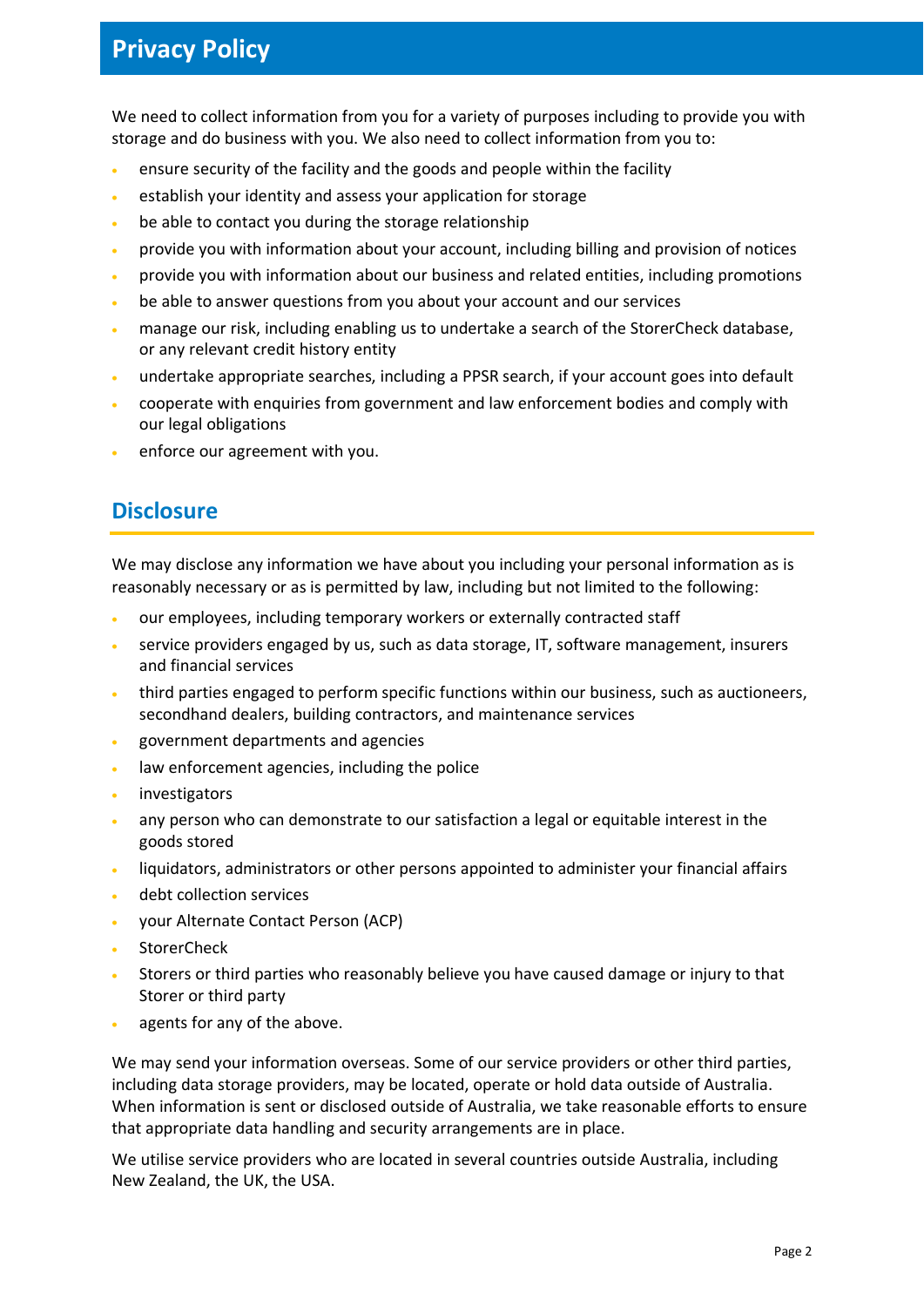Please note that Australian law may not apply to some of these entities in those countries.

## **Alternate Contact Person**

You make the following authorisation regarding your Alternate Contact Person:

As you have provided us with personal information identifying your nominated Alternate Contact Person (ACP), you must ensure that you have the right to disclose information about your ACP including their personal information. You must take reasonable steps to ensure your ACP is aware that:

- you have made this disclosure
- we may use this information as we would personal information collected about you
- they may access and correct the information held by us in the same manner you may correct your personal information.

#### **Marketing**

We may use your contact details, including email, fax and telephone numbers, to contact you for marketing purposes. You may withdraw this consent at any time. We may share your information with our related entities. We will not share your contact details with third party enterprises and will never sell your personal information or contact details.

If you wish to opt out of direct marketing, please contact us at info@all-locked-up.com.au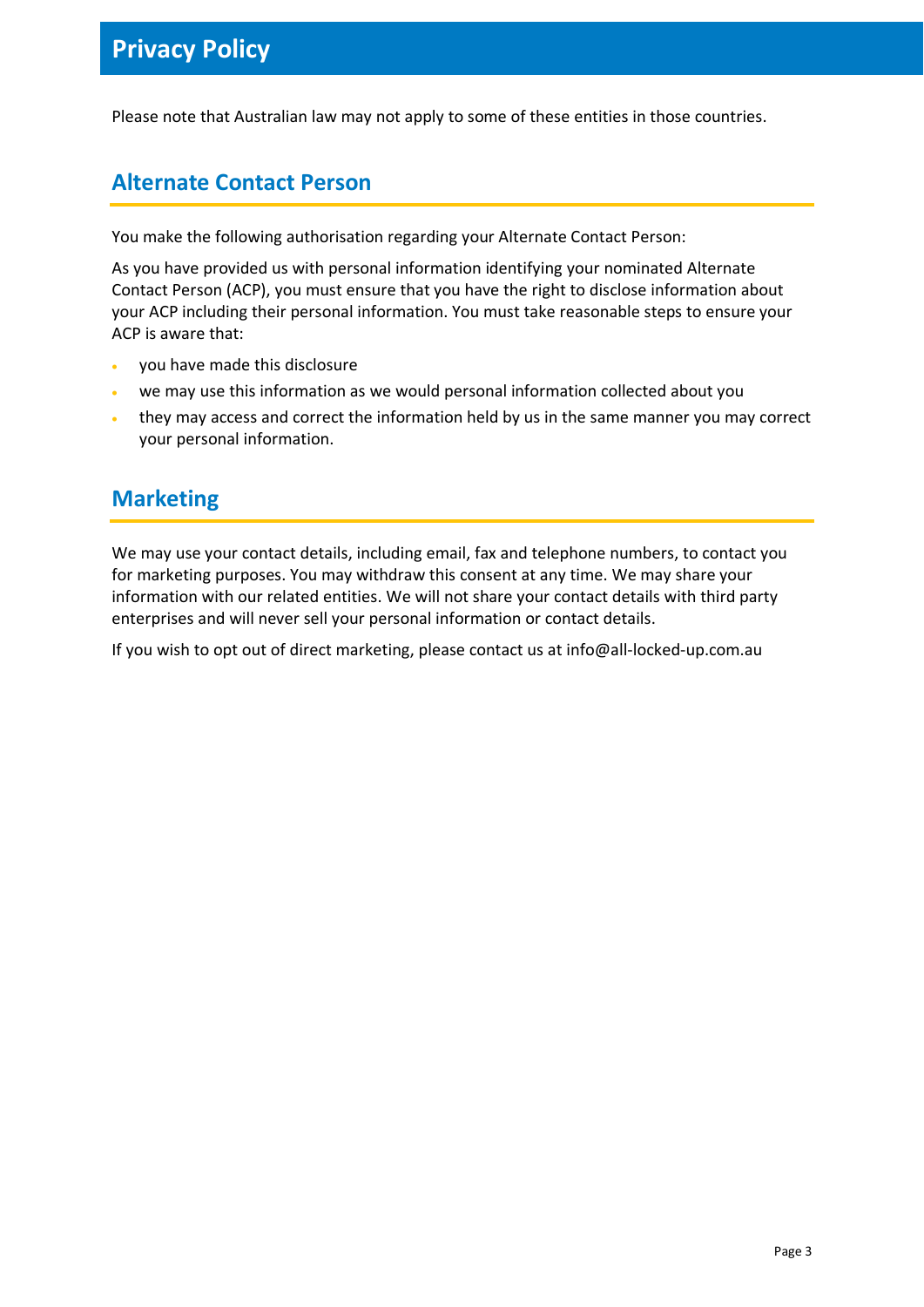# **Storer check ('StorerCheck')**

We subscribe to the StorerCheck system. By applying to store with us, including making a web or telephone enquiry, **you agree to the following**:

- We may search the StorerCheck data base for information StorerCheck may have about you.
- We may communicate with other users of the StorerCheck system and discuss your information with them.
- We may choose to refuse you storage, or terminate your storage agreement, if you are listed with StorerCheck.
- We may release or update any details and personal information StorerCheck have about you, including but not limited to:
	- $\checkmark$  your name
	- $\checkmark$  your address
	- $\checkmark$  your previous address(es)
	- $\checkmark$  your email addresses
	- $\checkmark$  vour licence number and details
	- $\checkmark$  vour passport number and details
	- $\checkmark$  your date of birth
	- $\checkmark$  your storage history, including account payment history.
- Your details and personal information will be released to StorerCheck if you breach your storage agreement or engage in illegal or threatening behaviour including but not limited to:
	- $\checkmark$  Not paying for storage
	- $\checkmark$  Dumping or abandoning goods
	- $\checkmark$  Being chronically late with payments
	- $\checkmark$  Being abusive or threatening to staff members or other storers
	- Eliciting the involvement of law enforcement agencies, such as law enforcement enquiries regarding your storage activities and the execution of search warrants against you, this facility or your storage space
	- $\checkmark$  Any other breach of the storage agreement

We may use the information you provide during this application, including web or telephone enquiries, or information provided at any other time to update any listing you currently have with StorerCheck. If you do not consent to these terms, you should not apply for storage with us.

By applying to store with us you consent to the terms and conditions set out in this document and on-line at www.storercheck.com, including our right to search StorerCheck for your details, and to release your information and details to StorerCheck in certain circumstances. For further information about StorerCheck go to www.storercheck.com